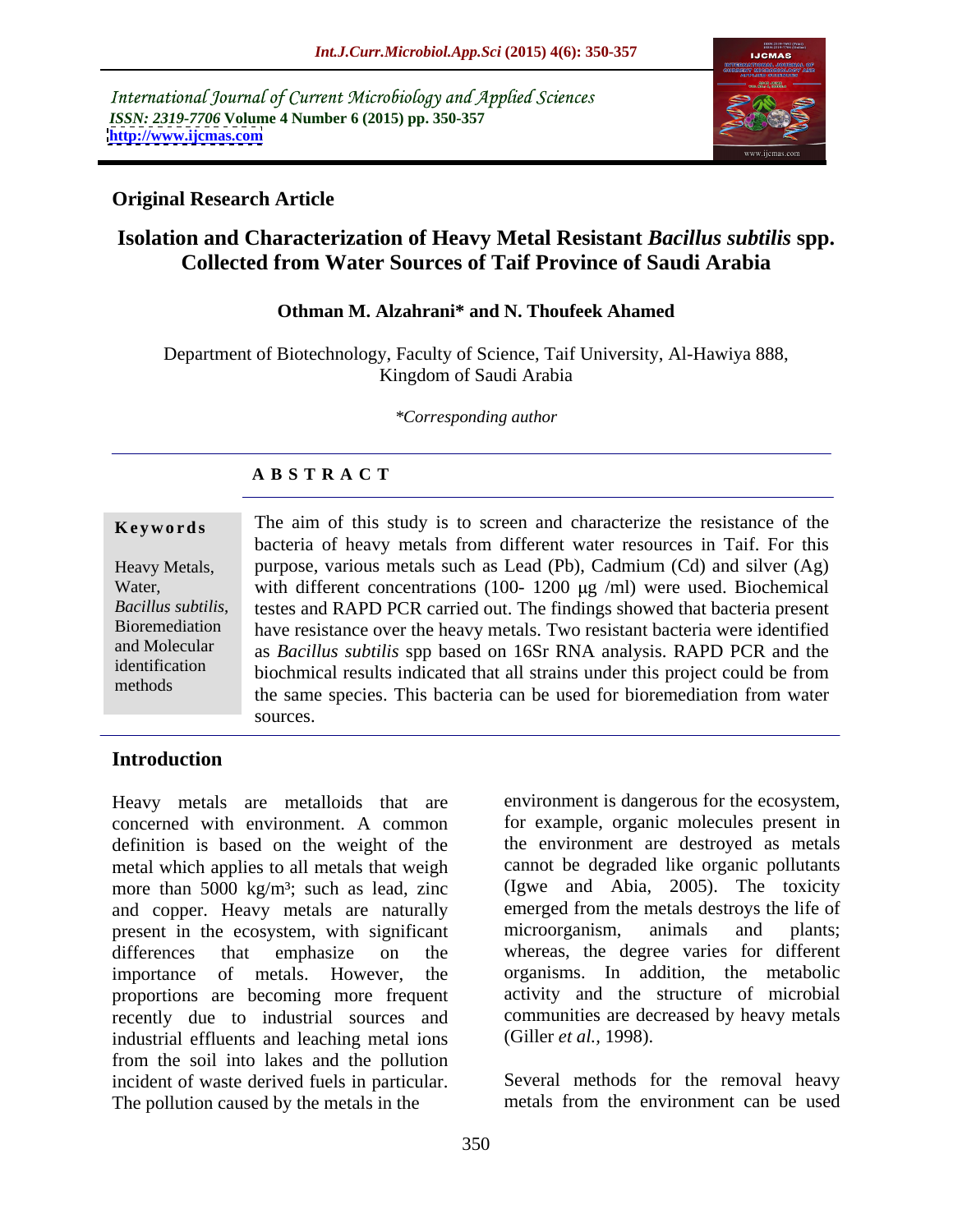such as Biotic methods, and Abiotic sterile plastic bottles and transported to methods. The physiochemical processes are laboratory in ice box for bacteriological very expensive and generate secondary analysis. products (Celis *et al.,* 2000) whereas the biological processes are considered as cost effective and are environmentally friendly methods for the remediation of heavy metal contaminated soils (Congeevaram *et al.,* identification of isolated species**.** These tests 2007). Microorganisms which have the were mainly Mannitol salt agar, starch ability to survive in highly concentrated heavy metals can be used as an agent of bioremediation through which **Heavy metal resistance** immobilization and different transformation processes can be performed. The process of bioaccumulation is easily performed which concentrations  $(0 \text{ and } 100-1200 \text{ µg } / \text{ml})$  of is based on the incorporation of metals the different heavy metal compounds (Ag, inside the biomass that absorbs the metal Pb and Cd) were prepared. A sterile wire ions at the cellular surface through various loop was used to collect a loop full of the mechanisms (Vijayaraghavan and Yeoung-

Bacteria such as *Bacillus sp.*, *Pseudomonas*  for24 h. After the incubation period, the *sp.* and *Klebsellia sp.* can be isolated plates were observed for bacterial growth. through the usage of heavy metals whereas, the concentration of the heavy metals varies. **Determination of Minimum Inhibitory** Bacteria that grow on metals play an important in the cycling of biogeochemical chromosome of bacteria (Piddock, 2006; researchers isolated and identified different species of heavy metal resistant bacteria from various water sources and soil were **DNA extraction and RAPD PCR** reported (Abo-Amer *et al.,* 2014; Aly *et al.,* 2015). **DNA Extraction** 

The water samples were collected from various water bodies' wells at Taif province in Saudi Arabia. The samples were taken in

analysis.

### **Biochemical tests**

Several Biochemical tests were used for hydrolysis and Gram Stains.

### **Heavy metal resistance**

Sang, 2008). surface of the heavy metals incorporated Nutrient agar medium containing various pure isolates and directly streaked on the media. The plates were incubated at 37 ºC

# **Concentration (MIC)**

of metal ions. According to there is a The bacteria isolates were determined by correlation between antibiotic resistance in gradually increasing the concentration of bacteria and metal tolerance as both of them heavy metals, each time on the nutrient agar resist genes that are closely related on the plate until the bacterium failed to give plasmid of the bacteria or on the DNA colonies on the plate. Minimum inhibitory Haferburg and Kothe, 2010). Many isolates failed to grow on the plates after concentration (MIC) was noted when the incubation.

### **DNA extraction and RAPD PCR**

### **DNA Extraction**

**Materials and Methods** Chromosomal DNA from two bacteria were **Sample collection** was used for this study with the Chromosomal DNA from two bacteria were extracted. The DNAse Tissue Kit (Qiagen) manufacturer's instructions. A fresh single colony from nutrient agar plate was used to inoculate in 3ml of nutrient broth and incubated overnight at 37ºC. Then diluted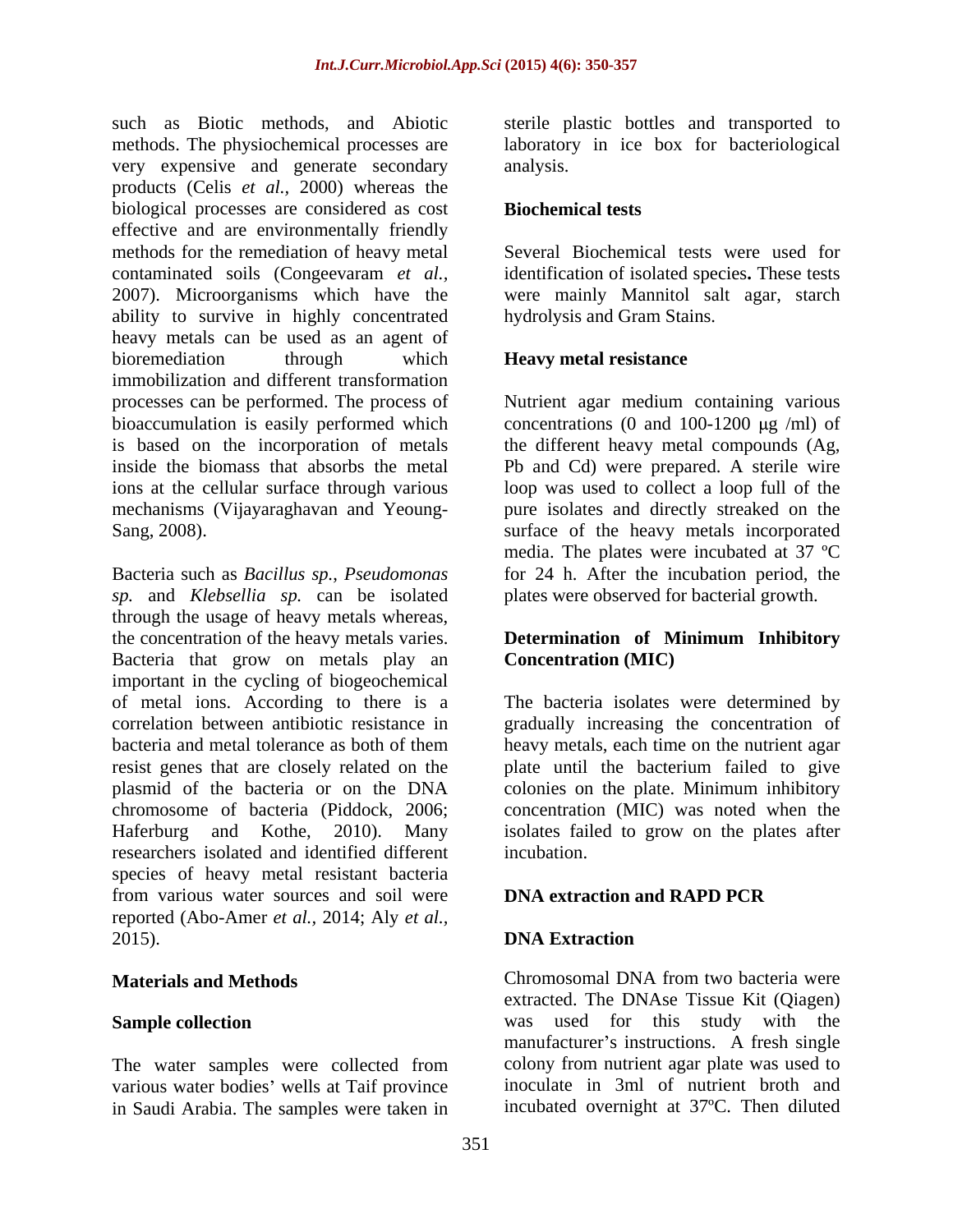1/50 to fresh nutrient broth medium and was 70 V for 36 min. Gels were visualized using grown at 37ºC, with shaking, to an OD 600 approximately 1. An aliquot of 1.5 ml of culture was centrifuged at 8,000 rpm for 2 min. and cells were then processed as

### **RAPD Polymerase Chain Reaction (PCR)**

Three random primes were chosen as universal (Table 1)

Amplification reaction was performed in 25 electrophoresis along with standard ml volume mixtures consisting of  $1 \times PCR$ buffer (10 mm Tris-Hcl pH 8.3, 50 mM KCl,  $1.5 \text{ mM } MgCl<sub>2</sub>$ ,  $0.1\%$  Triton X-100), **Results and Discussions** 2.5 mM dNTP, 5.0 µm of each RAPD primers (Table I-1), 50 ng of template DNA **Isolation of Heavy Metal Resistant** and 2U Taq DNA polymerase. **Bacteria:** 

A single primer was used in each PCR with the following cycling profile: pre denaturation at 95°C for 2 min, followed by

### **Agarose gel electrophoresis**

DNA fragments were separated by level of heavy metal supplemented LB horizontal gel electrophoresis. Typically a 0.8 % (w/v) agarose gel was prepared containing 0.2 µg ml ethidium bromide and this study. These two isolated bacteria were submerged in TAE electrophoresis buffer. chosen for more investigation. These DNA samples were mixed with 6X DNA bacteria showed high resistance to three sample buffer in a 5:1 ratio and loaded into heavy metals used in our study (Table 2, 3 gel wells. Electrophoresis was typically at

UV.

### **Nucleotide sequencing and alignment**

instructed in the manufacturer's manual, 16S rDNA sequencing of isolated strain was except that the final elution of DNA from carried out by MacroGen (Korea). the filter was in sterile 0.1x TE. DNA was Sequences obtained were compared to the stored at -20ºC. non-redundant nucleotide database at the **Primer Design Alignment Search Tool) algorithm.** carried out by MacroGen (Korea). National Centre for Biotechnology Information by using their world wide website, and the BLAST (Basic Local

### **Isolation of plasmids**

**RAPD Polymerase Chain Reaction (PCR)** investigated by QIAprep spin miniprep kit. Plasmids of bacterial isolates were The DNA samples were subjected to electrophoresis along with standard supercoiled DNA ladde**r.**

### **Results and Discussions**

# **Bacteria:**

reaction. Amplifications of DNA fragments and characterized as heavy metal resistant were carried out by using a thermal cycler bacteria, isolated from water wells from 45 cycles of amplification (denaturation at Isolated colonies were picked up from plates 94°C for 1 min, extension at 72°C for 2 min) according to their different form and ending with a final extension at 72°C for 4 purified by subculturing onto fresh nutrientmin. metal agar plates using the streak-plate In the present study, bacteria were identified Taif. The enrichment isolation technique was used to isolate metal resistant bacteria. technique.

> Thirteen isolates were screened from initial medium. Two bacteria were isolated and found resistant to the tested heavy metals in and 4). Both strains found more resistant to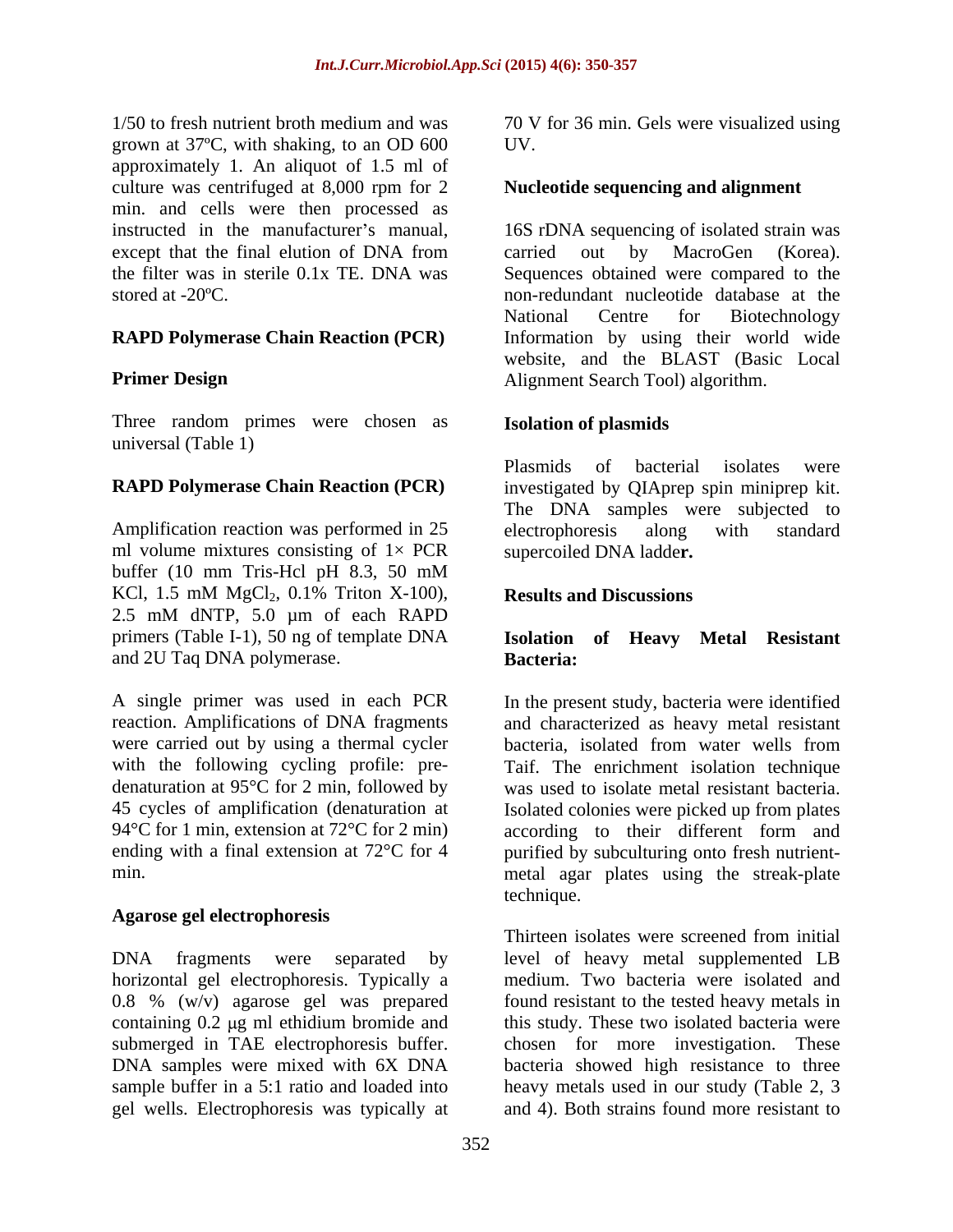All the strains used under this study were Gram positive  $(G +)$  and negative under  $\frac{1}{2}$  and uptake mechanisms, extracellular Starch hydrolysis and Mannitol salt Agar being the mechanisms, extractmental starch hydrolysis and Mannitol salt Agar precipitation (Bezverbnaya, 2005). B. however, the results of Maltose hydrolysis

No plasmid was found in both isolates bacteria. was also reported (Qiuzhuo *et al.,* 2014).

The two unknown resistance bacteria used in this study were identified by RAPD PCR technique with three random primers (Table reported that *Bacillus subtilis* can survive in<br>1) However only one primer (*OPF-21*) different environments. For example, 1). However, only one primer (*OPE-21*) (Fig. 1) yielded particularly discriminatory patterns and revealed different bands ranging from 400 to 1200 bp. From these results we could concluded that both samples in lanes 1 and 2 were more closely which may confirm that they were originated from same species. The degree of the heavy metals resistance to the highest concentration in the media was evaluated (Hookoom and Puchooa, 2013) and Ag based on the ability of the isolated bacteria (Clement and Jarrett, 1994). Tharannum *et* based on the ability of the isolated bacteria

the heavy metals ranging from 100- 1000  $\mu$ g /ml. (Table 2, 3 and 4). Among the bacterial

higher concentrations of Ag and Pb till 1000 the left marker (100 pb), lane 1 (strain g/ml followed by Cd till 900 µg/ml. OSTA M1), lane 2 (strain OSTA M2). Many **Results of biochemical testes:** microorganism can resist the toxicity of Test was positive isolated and Cr metals (Velusamy *et al.,* **Isolation of plasmids** species of heavy metal resistant bacteria (*B.*  studies have revealed that certain heavy metals even through the acquisition of specific resistance systems such as efflux and uptake mechanisms, extracellular precipitation (Bezverbnaya, 2005). *B. megaterium* resistant to Pb, Cd, Cu was 2011). In addition different genra and *aquimaris* and *B. cereus)* from river water

**RAPD PCR** Rasulv *et al.* (2015) isolated and identified to grow on the subsequent higher al. (2012) reported that *Bacillus subtilis* has concentrations. the capacity to tolerate and grow at different The two of the bacterial isolates grew well from environment. The B. *subtilis* strain in the presence of various concentrations of KPA (Khusro *et al.,* 2014) was able to isolates OSTA M1 and OSTA M2 showed resistant bacteria isolated and it had the multiple-metal resistance to high ability to precipitate of lead with in the cell concentration and Ag metals. In addition (Levinson and Mahler, 1998). In addition, both isolates shown less resistance to Cd. bacteria can resistant to Ag and Pb may be Microorganism possess different based on RND-driven transenvelope efflux mechanisms to deal with high in gram negative bacteria, efflux by P-type concentrations of heavy metals (Campos ATPases in gram-positive organisms, and Garcia, 1997) (Figure 1). Result of RAPD additional complexation by intracellular PCR with *OPE20* primer as; First lane from compounds (Nies, 1999). Rasulv *et al.* (2015) isolated and identified the resistant *Azotobacter chroococcum* XU1 bacteria which can remove silver from water by biosorption process. Many studies reported that *Bacillus subtilis* can survive in different environments. Nanganuru *et al.* (2012) reported that the role of *B. subtilis* in the absorption, accumulation degradation and detoxification of plumb from environment. *B. subtilis* was the most tolerant to lead. *Bacillus subtilis* is able to accumulate lead ions in its cell wall (Beveridge *et al.,* 1989). Some strains of *Bacillus subtilis* were tolerant to Cu 2+ (Hookoom and Puchooa, 2013) and Ag (Clement and Jarrett, 1994). Tharannum *et al.* (2012) reported that *Bacillus subtilis* has degradation and detoxification of plumb tolerate lead. The *B. subtilis* is able to accumulate lead ions in its cell wall. Lead compounds (Nies, 1999).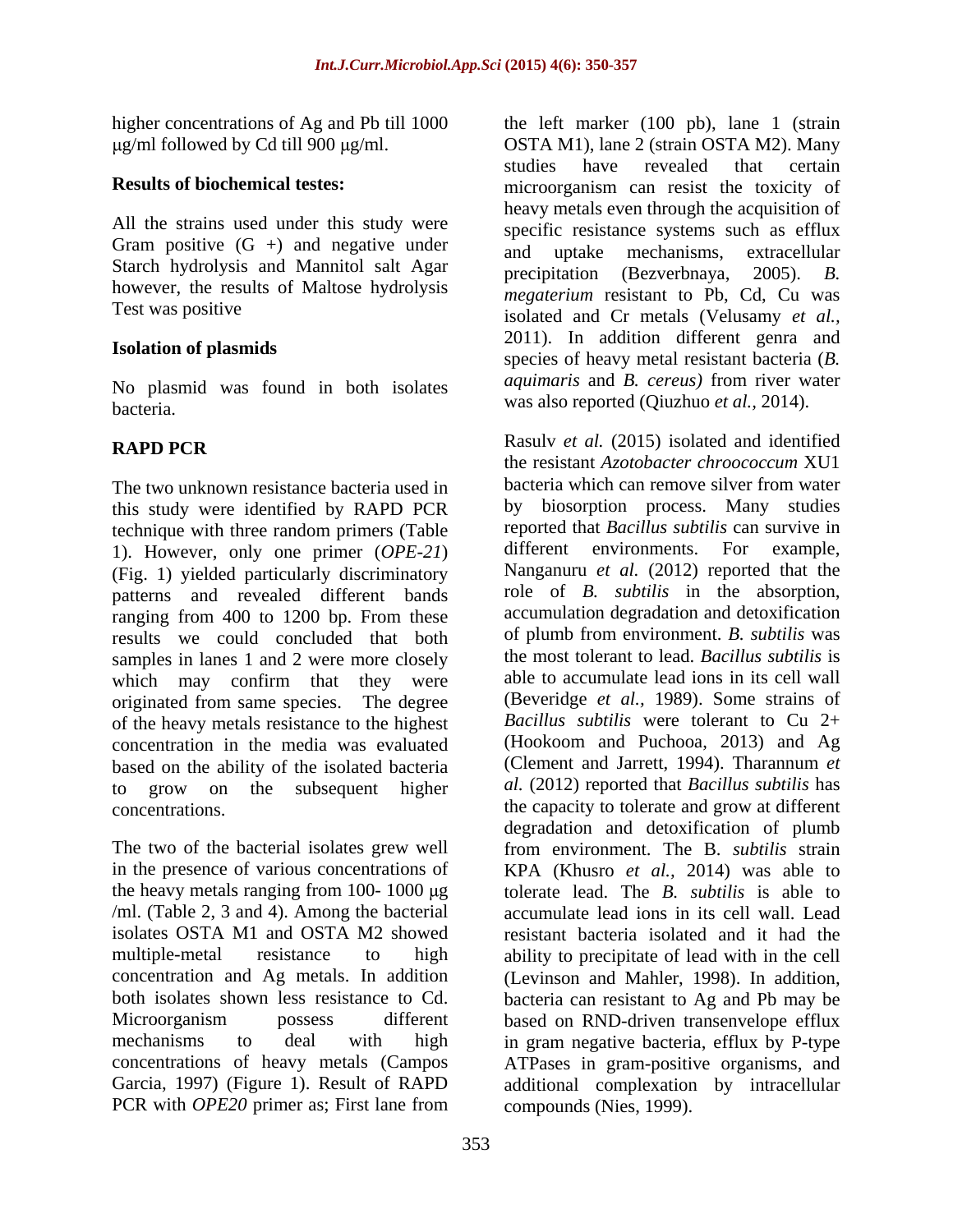### *Int.J.Curr.Microbiol.App.Sci* **(2015) 4(6): 350-357**

| Primer            | <b>Primer Sequence 5'-3'</b> |
|-------------------|------------------------------|
| <b>OPE-20</b>     | ACGGTGACC                    |
| <b>OPF-06</b>     | GGGAATTCGG                   |
| OPS <sub>02</sub> | <b>CCTCTCTG</b>              |

**Table.1** RAPD primers and their sequences used in this study

**Table.2** In vitro growth of all two isolates in different concentrations of Pb metal

| <b>Pb</b> metal | <b>Strain</b> | <b>Strain</b> |
|-----------------|---------------|---------------|
| concentration   | <b>OSTA</b>   | OSTAM1        |
| $(\mu g/ml)$    | $\mathbf{M2}$ |               |
| <b>100</b>      |               |               |
| <b>200</b>      |               |               |
| 300             |               |               |
| 400             |               |               |
| 500             |               |               |
| 600             |               |               |
| 700             |               |               |
| 800             |               |               |
| 900             | $+$           |               |
| 1000            | ∸             |               |

**Table.3** In vitro growth of all two isolates in different concentrations of Cd metal

| Cd metal      | <b>Strain</b> | <b>Strain</b>   |
|---------------|---------------|-----------------|
| concentration | <b>OSTA</b>   | <b>OSTA</b>     |
| $(\mu g/ml)$  | $\mathbf{M2}$ | $\mathbf{M1}$   |
| <b>100</b>    |               | <u>. на нар</u> |
| 200           |               |                 |
| 300           |               |                 |
| 400           | $^{+}$        |                 |
| 500           | $^{+}$        |                 |
| 600           |               |                 |
| 700           |               |                 |
| 800           |               |                 |
| 900           |               |                 |
| 1000          | $\sim$        | $\sim$          |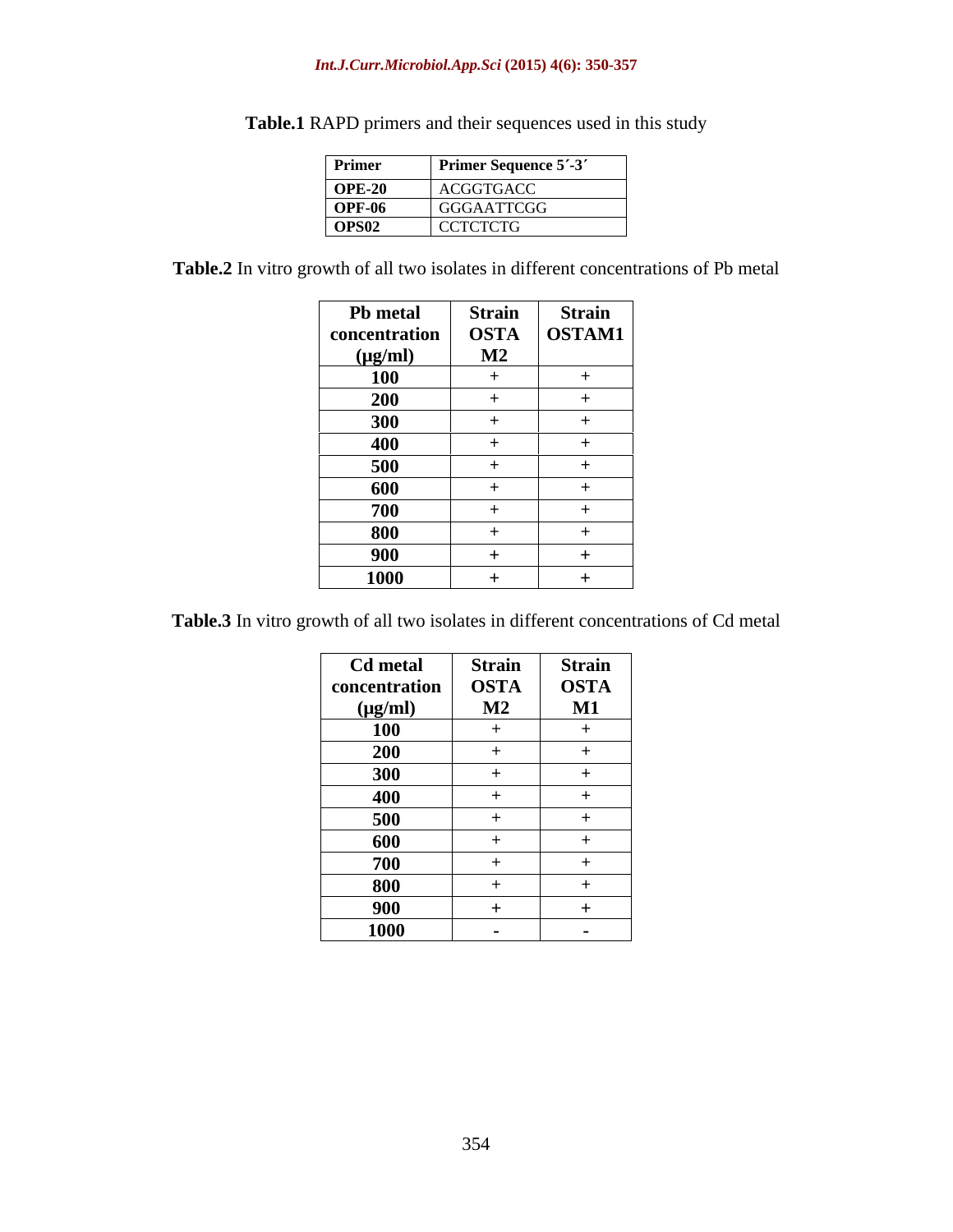| Ag metal               | <b>Strain</b> | <b>Strain</b> |
|------------------------|---------------|---------------|
| concentration   OSTAM2 |               | <b>OSTAM1</b> |
| $(\mu g/ml)$           |               |               |
| 100                    | $+$           |               |
|                        |               |               |
| 200                    |               |               |
|                        |               |               |
| 300                    |               |               |
|                        |               |               |
| 400                    |               |               |
| 500                    |               |               |
|                        |               |               |
| 600                    |               |               |
|                        |               |               |
| 700                    |               |               |
|                        |               |               |
| 800                    |               |               |
|                        |               |               |
| 900                    |               |               |
|                        |               |               |
| <b>1000</b>            |               |               |
|                        |               |               |

**Table.4** In vitro growth of all two isolates in different concentrations of Ag metal

**Figure.1** Result of RAPD PCR with OPE20 primer as; First lane from the left marker (100 pb), lane 1 (strain OSTA M1), lane 2 (strain OSTA M2)



from different sources of water wells were Preliminary characterization using

The two strains (OSTA M1and OSTA M2) concentrations from 100 to 1000 µg/ml. isolated and analyzed using various methods microscopic investigation has indicated that and showed resistant to three different heavy the selected stains were Gram positive metals (Ag, Cd and Pb) with various bacteria and rod shaped in their structure.Preliminary characterization using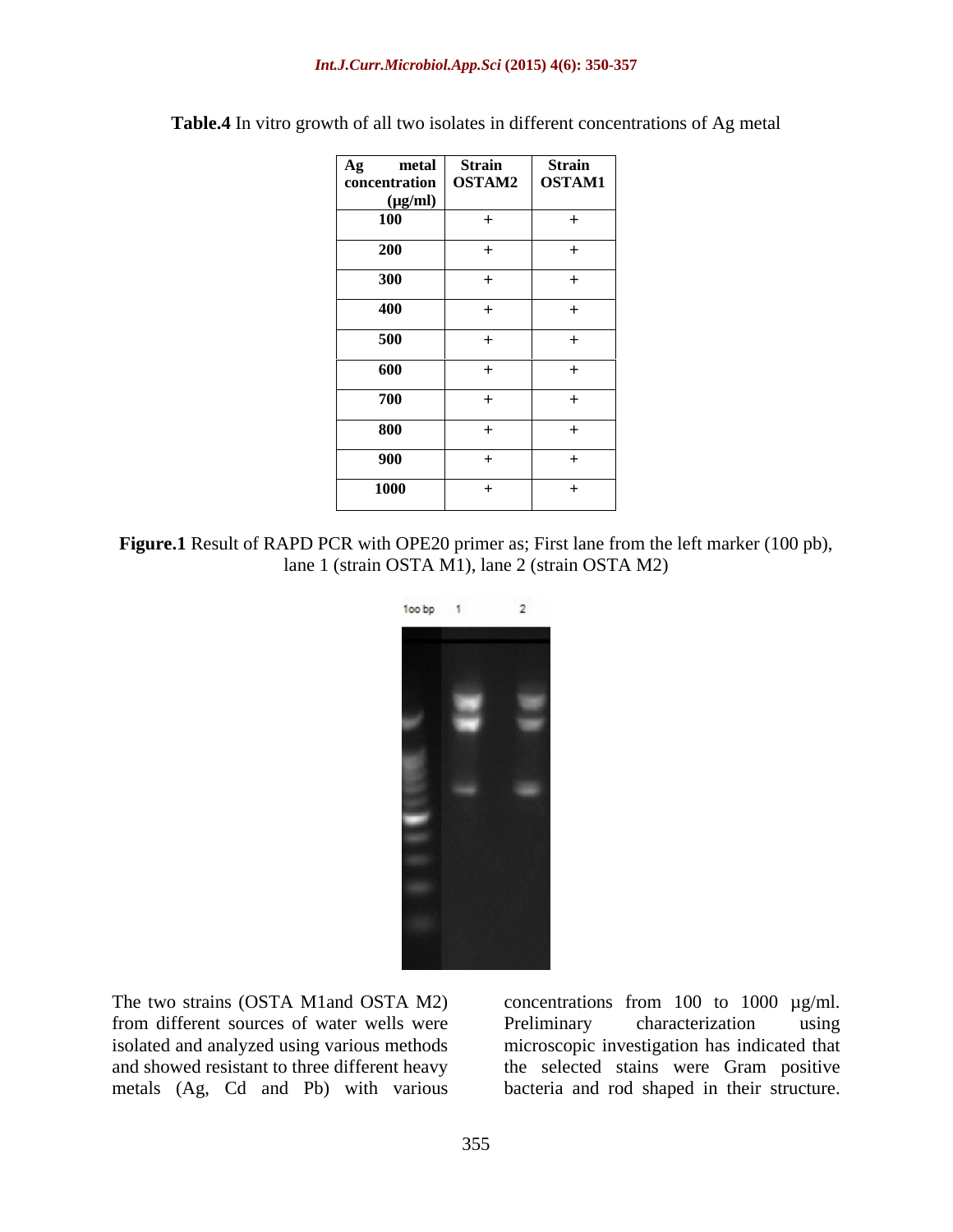hydrolysis; Mannitol. 16S rDNA and RAPD PCR results indicated a strong relationship 1997. Rev. Lat Am Microbiol., 39: between these bacteria strains and *Bacilli.* The strain was identified as *B. subtilis* sp. Celis, R., Hermosin, C.M., Cornejo, J. 2000. The multiple heavy metal resistant bacteria and Heavy metal adsorption by of our study can be applied for functionlized clays. *Environ. Sci.* bioremediation processes. Technol., 34: 4593–4599.

The author gratefully acknowledges Taif University*,* Kingdom of Saudi Arabia for their support. Also the author extends his gratitudes to the Graduated students H. Husin, M. Alharthi, M. Alharthi, and I.

- Abo-Amer, A.E., Abu-Gharbia, M.A., Soltan, E.M., Abd El- Raheem, W.M. from agricultural soil and their bioremediation. *Geomicrobiol. J.,* 31:
- Aly, E. Abo-Amer, Abd El-Raheem, El <http://dx.doi.org/10.1080/01490451.20>
- Beveridge, T.J., Walker, S.G., Flemming,
- coastal waters of primorye. *J. Mar. Biol.,* 31: 73–77.
- Biochemical test were carried using starch Campos Garcia, J., Martinez Cadena, G., Alvarez Gonzaliz, R., Carvates C. 1997. *Rev. Lat Am Microbiol.,* 39: 7381.
	- Heavy metal adsorption by *Technol.,* 34: 4593–4599.
- **Acknowledgment** silver. *Metal based drug.*, 1: 467–482. Clement, J.L., Jarrett, P. 1994. Antibacterial
	- Congeevaram, S., Dhanarani, S., Park, J., Dexilin, M., Thamaraiselvi, K. 2007. Biosorption of chromium and nickel by heavy metal resistant fungal and bacterial isolates. *J. Hazard. Mater.,* 146: 270–277.
- Alzahrni for their technical support. Giller, K.E., Witter, E., Mcgrath, S.P. 1998. **References** and microorganisms and microbial Toxicity of heavy metals to microorganisms and microbial processes in agricultural soils. *Soil Biol. Biochem., 30(10-11): 1389-*1414.
	- 2014. Isolation and molecular Haferburg, G., Kothe, E. 2010. Metallomics: characterization of heavy metalresistant *Azotobacter chroococcum* lessons for metal liferous remediation. *Appl. Microbiol. Biotechnol., 87: 1271-1280.*
	- potential application in Hookoom, M., Puchooa, D. 2013. *Curr. Res. Microbiol. Biotechnol.,* 1(3):119-123.
	- 551 561. Igwe, J.C., Abia, A. 2005. A bioseparation Shanshoury, R., Othman, M.A. 2015. **From waste water using biosorbents**. Isolation and molecular *Afr. J. Biotechnol.*, 5(12): 1167–1179. process for removing heavy metals
	- characterization of heavy metal-Khusro, A., Preetam Raj, J.P., Panicker, resistant *Alcaligenes faecalis* from sewage waste water and synthesis of response and antibiotic sensitivity silver nanoparticles Geomicrobiology. pattern of Bacillus subtilis strain KPA. S.G. 2014. Multiple heavy metals *J. Chem. Pharm. Res.,* 6(8): 532–538.
- 15.1010754 Levinson, H.S., Mahler, I. 1998. C.A. 1989. Applied and environmental resistance in *Citrobaacter freundii* and microbiology. 55(11): 2976–2984. Staphylococccus aureus. FEMS Bezverbnaya, I.P., Buzoleva, L.S., *Microbial. Lett.*, 161: 135–138. Levinson, H.S., Mahler, I. 1998. Phosphatase activity and lead *Staphylococccus aureus*. *FEMS* 
	- Khristoforova S. Russ. 2005. Metal Nanganuru, H.Y., Mutyala, S., Maradala resistant heterotrophic bacteria in B.P. 2012. Int. J of Sci and Eng. Res., 3(7): 1-3.